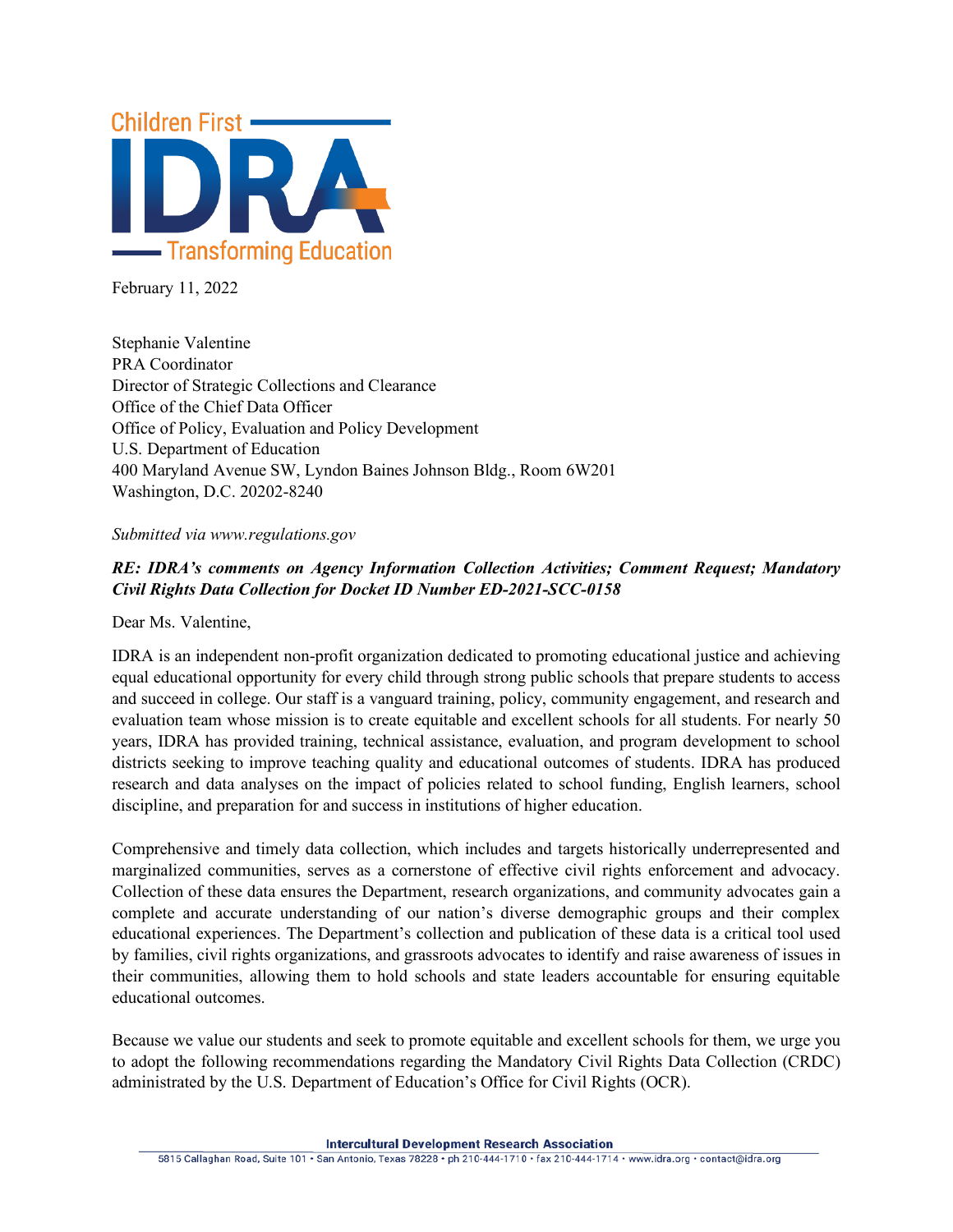## **Recommendations for general reporting procedures and demographic data elements**

**Collect and report data on an annual basis.** A shift from a biennial to an annual data collection schedule, with timely publication and reporting, will provide a clearer snapshot of schools' education trends over time. Importantly, an annual collection and publication will provide more accurate information about the experiences of systemically-marginalized groups, such as students of color, LGBTQ+ students, emergent bilingual students (English learners). Advocacy organizations, families, policymakers, LEAs, SEAs, and federal agencies need regular, timely data to identify and address equity concerns as effectively as possible. The protection of students' civil rights depends on regularly measuring and understanding the impacts of policies, practices, and circumstances (like the COVID-19 pandemic) on their access to education. Annual reporting and publication will also help to mitigate the harms of poor data collection and publication practices in states and LEAs.

**Provide cross-tabulation of data by intersectional disaggregation, including by race, ethnicity, national origin, socioeconomic status, English learner (EL) status, native language, disability status and type, and gender.** The CRDC must expand data collection and publication showing intersectional categories to ensure all students benefit from equitable access to educational opportunities in schools. Separating and reporting data by multidimensional categories can reveal the unique experiences of students and broaden the scope for schools in providing tailored responses. Data reported by intersectional disaggregation can help inform equitable school policies and practices that cultivate student success.

**Add a "nonbinary" element to gender categories throughout the data collection.** We support the proposed change to add a "nonbinary" element to subsequent CRDC collections. Students who do not identify as the sexes "male" or "female" should have the option to identify as nonbinary when reporting information to their schools. And it is the duty of the Department, LEAs, and SEAs to ensure all students feel a sense of belonging in their campus communities and to affirmatively protect the civil rights of nonbinary students, including through enforcement of Title IX protections. These protections will be more effective if we can fully understand the experiences of nonbinary students in their schools. As the Department considers adding a nonbinary element, we urge you to consult with students, families, and other advocates to further refine conceptions and language, including to ensure "sex" and "gender" are used and defined accurately throughout Department materials.

### **Recommendations related to emergent bilingual (English learner) students**

**Retain data collection regarding the enrollment of emergent bilingual students (English learners) in English language instruction programs by gender and disability status.** More research and data collection are needed to develop effective instructional materials and teaching methods, avoid harmful outcomes like inappropriate placement and instruction, and identify strong programs for emergent bilingual students, including those who have disabilities. Collecting information about emergent bilingual students by gender and disability status will enable us to ensure schools are providing instruction to these students as required by law and help to address problems with over- and under-identification of children who need special education services.

**Retain and expand data collection about emergent bilingual students and school language programs in order to illustrate the need for increased funding and support.** Programs that serve emergent bilingual students are underfunded in states across the country.<sup>[1](#page-1-0)</sup> Federal entities (like the Office of English

<span id="page-1-0"></span><sup>1</sup> Sugarman, J. (2016). *Funding an Equitable Education for English Language Learners in the United States.* Migration Policy Institute.<https://www.migrationpolicy.org/research/funding-equitable-education-english-learners-united-states>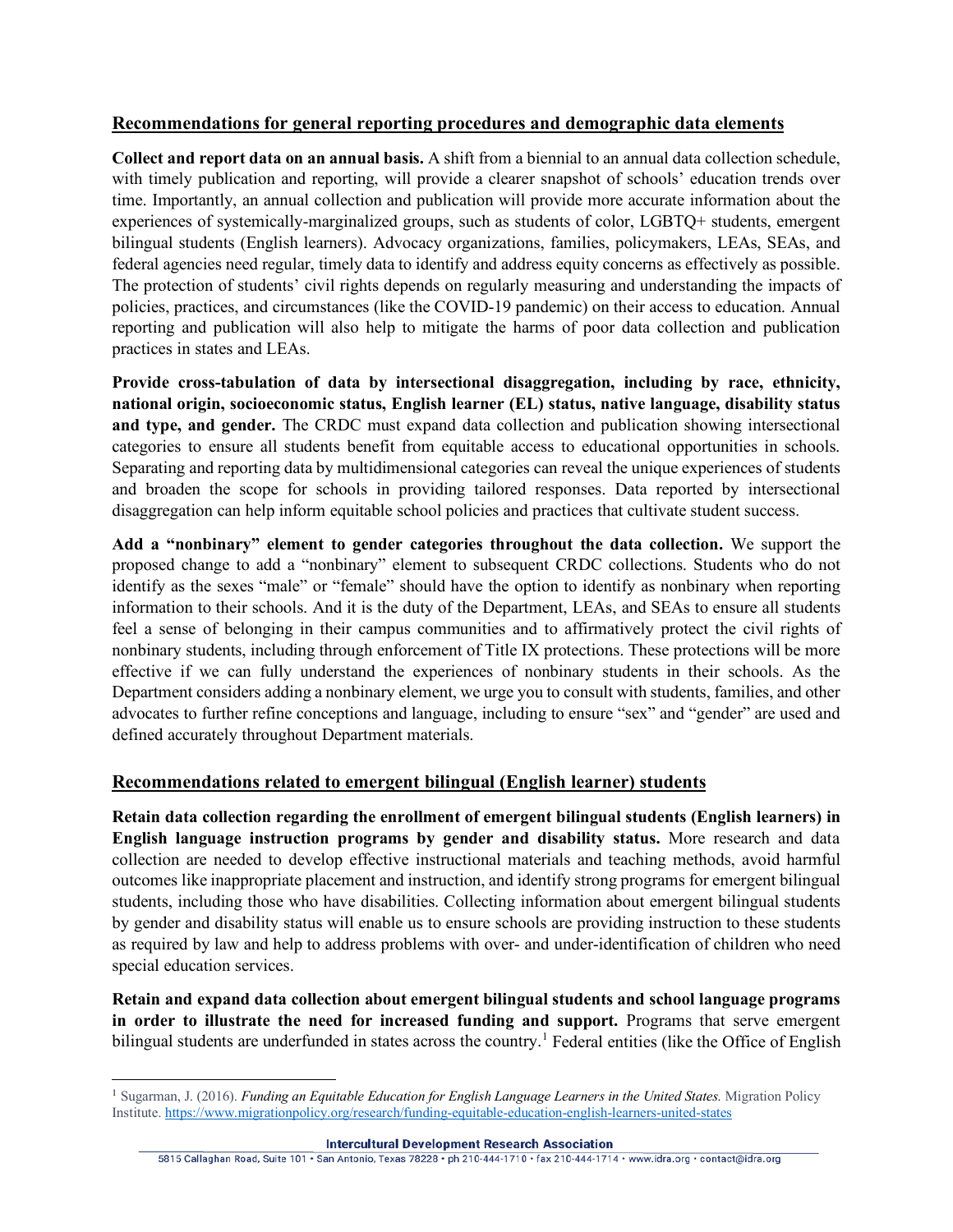Language Acquisition) and federal funding programs need additional capacity and resources to ensure they are providing support to SEAs and LEAs to effectively serve the fast-growing population of emergent bilingual students. Many states not only underfund the programs they have, but also do not incentivize or require LEAs to adopt research-based bilingual education programs that help students to both learn English *and* sustain and develop their home language and culture. These states are failing to support their students and are stunting the development of the assets that multilingual students bring to their schools. We support the collection and expansion of data elements that enable us to better understand the educational experiences of emergent bilingual students from preschool through secondary school, including but not limited to their access to courses, how they are disciplined, graduation and attrition rates, the language programs to which they have access, and how their achievement during and after those programs is measured. These data will help us to build and advocate comprehensive research, policy, advocacy, and community engagement agendas with and in support of emergent bilingual students and their families.

## **Recommendations related to school discipline and policing**

**Expand the collection of data showing the use and impact of school-based law enforcement.** The presence of school-based law enforcement and discipline practices that rely on law enforcement or other security personnel to enforce campus rules are extremely harmful to the education and well-being of children. The use of police officers in schools is particularly harmful for Black students, other students of color, LGBTQ+ students, and students with disabilities who have disproportionate contact with police in their schools.[2](#page-2-0) Relying on law enforcement means that schools are not protecting students' civil rights, cultivating restorative ecosystems by building trusting relationships, strengthening educators' capacity to deliver culturally-sustaining instruction, or providing resources that extend beyond students' academic performance to meet their physical, mental, and emotional needs. Specific and contextualized data about school policing can help to eliminate reliance on this harmful practice used in schools across the country.

Additionally, an expansion of this portion of the CRDC can help to address poor data collection practices many advocates struggle to navigate in their states and communities. Unfortunately, many SEAs and LEAs fail to collect accurate data about the use of law enforcement in schools, seek to charge exorbitant amounts of money in response to data requests, or claim that data are kept by local law enforcement agencies rather than the school districts where officers are placed.

To support the work of families, advocates, and the Department to protect students and ultimately eliminate the presence and use of law enforcement in schools, IDRA recommends the CRDC expand its school policing dataset to include disaggregated data related to:

- Referrals to law enforcement of preschool students,
- Types and usage of electronic surveillance that result in discipline or referrals to law enforcement,
- Use of force instances involving law enforcement,
- Referrals to law enforcement for behaviors that occur in virtual settings,
- Use of electroshock weapons (e.g., tasers) and chemical irritants (e.g., pepper spray) by law enforcement or other school personnel,
- Referrals to threat assessment teams that include law enforcement officers, and
- Incidents of law enforcement involvement in discipline matters that do not result in arrest, citations, or other legal system involvement.

<span id="page-2-0"></span><sup>2</sup> Craven, M. (September 2021). Stop the Bad; Do the Good – Hurting and Excluding Students Feeds the School-to-prison pipeline. *IDRA Newsletter.* <https://idra.news/nlSept21a>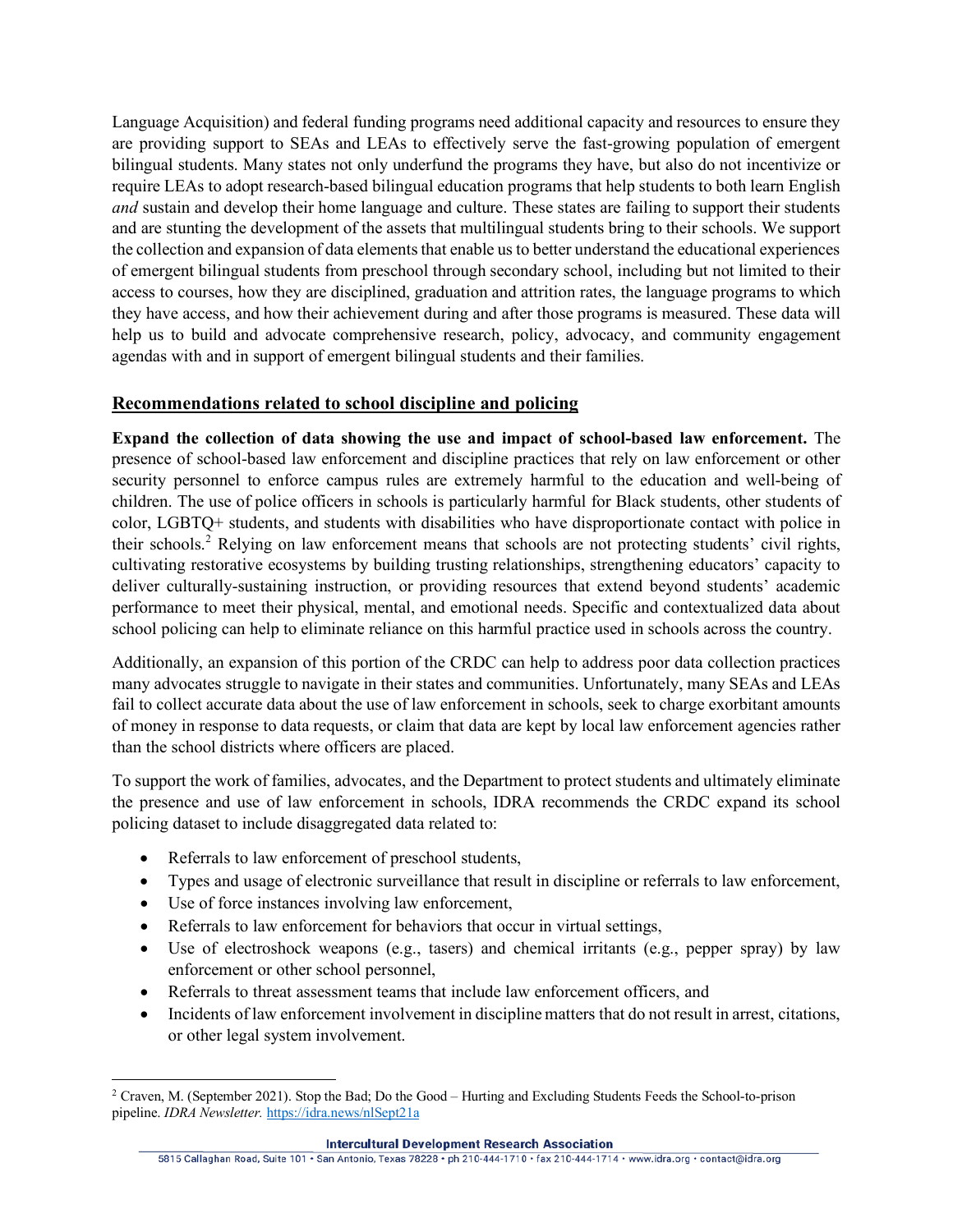We also recommend the Department provide clear definitions that allow states to categorize the type of referral to law enforcement made in order to accurately gather specific data about the use of citations or complaints, arrests, referrals to juvenile probation, referrals to adult criminal court, or the involvement of law enforcement officers in routine discipline matters (which may occur because officers are stationed in schools, not because of a referral from a teacher, school staff, or other person).

**Expand the collection to account for additional forms of punitive and exclusionary discipline.** While schools across the country continue to use the harmful forms of discipline collected in the CRDC, including suspensions and expulsions, there are many forms of punitive discipline that are not currently reported. Students, families, and advocates witness the use of these discipline methods and recognize the significant impact on students' academic achievement, feelings of belonging in school, and well-being. We urge the Department to collect information on the use of the following in schools:

- Informal removals, or "shadow discipline," that result in students being removed from their classrooms or sent home for an extended period but are not recorded as in-school or out-of-school suspensions,
- Electronic surveillance devices that allow schools to track student behaviors using technology or online platforms, and
- The use of threat assessment teams and the outcomes for students referred to them.

# **Recommendations related to COVID-19 data collection**

**Collect data related to instruction during the COVID-19 public health crisis, including the percentage of students receiving virtual/remote and in-person instruction and rate of attendance by virtual/remote and in-person modalities.** To better understand the extent to which students received effective instruction during the pandemic through virtual and in-person modalities on the basis of race/ethnicity, disability, English learner status, and other student demographics, CRDC must collect and report these data. These data will help to contextualize a number of trends that are already being observed about students and how they have been impacted by the pandemic, including attrition rates, engagement, discipline rates, attendance and enrollment, and academic achievement.<sup>[3](#page-3-0)</sup>

**Collect data related to students' household access to broadband connectivity, including how many students received hotspots, computers, or other Wi-Fi-enabled devices for virtual instruction.** The CRDC should collect and report data about the strategies schools employed to identify barriers to student connectivity, provide students with the connections and devices they needed to ensure continuity of learning, and ensure devices were used appropriately and effectively during periods of remote instruction due to the COVID-19 pandemic.

Access to broadband services was inequitable, even before the pandemic. With an increasing reliance on the Internet to complete homework, supplement in-classroom learning, and engage in peer social interactions, students who lack the opportunity to access these online resources at home miss critical learning opportunities. This "homework gap" has serious long-term consequences for students' success outcomes that persist beyond graduation. With the move to system-wide distance learning during the pandemic, the pervasiveness of this digital divide had predominant impacts on students from low-income households, students with disabilities, and students of color. By collecting data related to students' household access to broadband connectivity, states, SEAs, LEAs, the Department, and advocates can better

<span id="page-3-0"></span><sup>3</sup> Quintanilla-Muñoz, C. (May 2021). *Plugged In, Tuned Out: Student Engagement Patterns in Texas Public Schools During COVID-19 Show Need for Statewide Broadband Access.* IDRA[. https://idra.news/PluggedInPDF](https://idra.news/PluggedInPDF)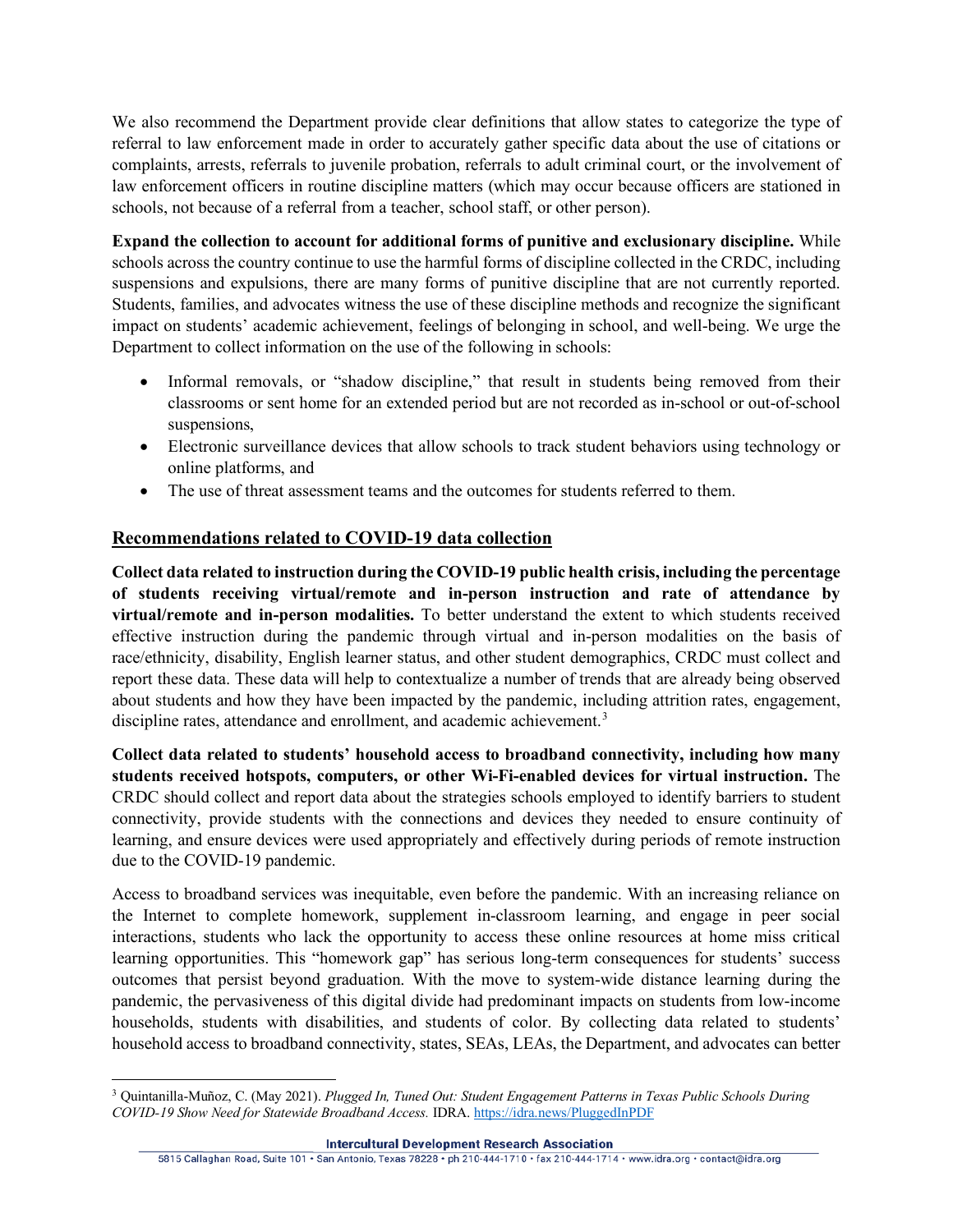assess disparities on the basis of socioeconomic status, race/ethnicity, disability, language status, and other student characteristics.

Additionally, we urge the Department to retain the following data elements:

- **Retain data elements related to school finance and expenditures.** School finance and expenditure data are critical to assess the needs and use of funds in schools and to identify funding inequities that disproportionately impact and harm systemically-marginalized students. For almost 50 years, IDRA has focused on addressing the extreme funding disparities that prevent these students from accessing equitable and excellent educational programs. [4](#page-4-0) Those barriers, codified in states' funding formulae and policies, persist today. Schools that primarily serve students from lowincome households and students of color, and programs for supporting emergent bilingual students and students with disabilities are chronically underfunded. Underfunded schools result in serious and persistent disparities in educational opportunities and outcomes for those students and their families. School funding data enable the Department, advocates, and policymakers to examine and quantify those differences, which can lead to more equitable school funding policies and practices.
- **Data related to credit recovery programs.** Student attrition continues to be a major problem in many schools across the country, particularly for students of color, and especially in light of the COVID-19 pandemic. IDRA has collected and analyzed attrition data for the state of Texas for over three decades and has found that, since 1986, Texas schools have lost more than 4 million students.<sup>[5](#page-4-1)</sup> For the Class of 2021, Latino and Black students were two times more likely to leave school than white students. Collecting data about credit recovery programs can inform policies and other practices that help students stay in school and graduate. Excluding data on the number of students participating in credit recovery programs will limit information about the experiences of marginalized students and prevent school districts from ensuring the success of all students.
- **Data related to teacher absenteeism and experience.** Teacher absenteeism is a symptom of school climate and therefore influences the quality of student educational experience and achievement. Similarly, educator experience affects the quality of instruction and the entire campus climate. Research shows that teacher experience is positively associated with student academic gains on standardized tests, school attendance, and a supportive campus climate among educators.<sup>[6](#page-4-2)</sup> CRDC data have shown that students of color and emergent bilingual students are more likely to attend schools with concentrations of first-year teachers where they are denied access to the benefits of experienced educators.<sup>[7](#page-4-3)</sup> Collecting data about teacher absenteeism, teacher experience, and where experienced teachers are working is important to identifying potential solutions and interventions, including remedying concentrations of inexperienced and chronically absent educators in the same schools and districts.

<span id="page-4-1"></span>[https://www.idra.org/images/stories/IDRA\\_School\\_Finance\\_Equity\\_Report\\_08162012.pdf](https://www.idra.org/images/stories/IDRA_School_Finance_Equity_Report_08162012.pdf) <sup>5</sup> Johnson, R. (November-December 2021). Preview of IDRA's 36<sup>th</sup> Annual Texas Public School Attrition Study – A First Look at the Pandemic's Effect on Attrition Rates. *IDRA Newsletter.* <https://idra.news/nlNovDec21b>

<span id="page-4-2"></span><sup>6</sup> Kini, T., & Podolsky, A. (2016). *Does Teaching Experience Increase Teacher Effectiveness? A Review of the Research.* Learning Policy Institute. [https://learningpolicyinstitute.org/sites/default/files/product](https://learningpolicyinstitute.org/sites/default/files/product-files/Teaching_Experience_Report_June_2016.pdf)[files/Teaching\\_Experience\\_Report\\_June\\_2016.pdf](https://learningpolicyinstitute.org/sites/default/files/product-files/Teaching_Experience_Report_June_2016.pdf)

<span id="page-4-3"></span><sup>7</sup> OCR. (March 2014). *Civil Rights Collection Data Snapshot: Teacher Equity.* U.S. Department of Education, Office for Civil Rights.<https://www2.ed.gov/about/offices/list/ocr/docs/crdc-teacher-equity-snapshot.pdf>

**Intercultural Development Research Association** 

<span id="page-4-0"></span><sup>4</sup> Cortez, A. (2012). Report of the Intercultural Development Research Association Related to the Extent of Equity in the Texas School Finance System and Its Impact on Selected Student. IDRA.